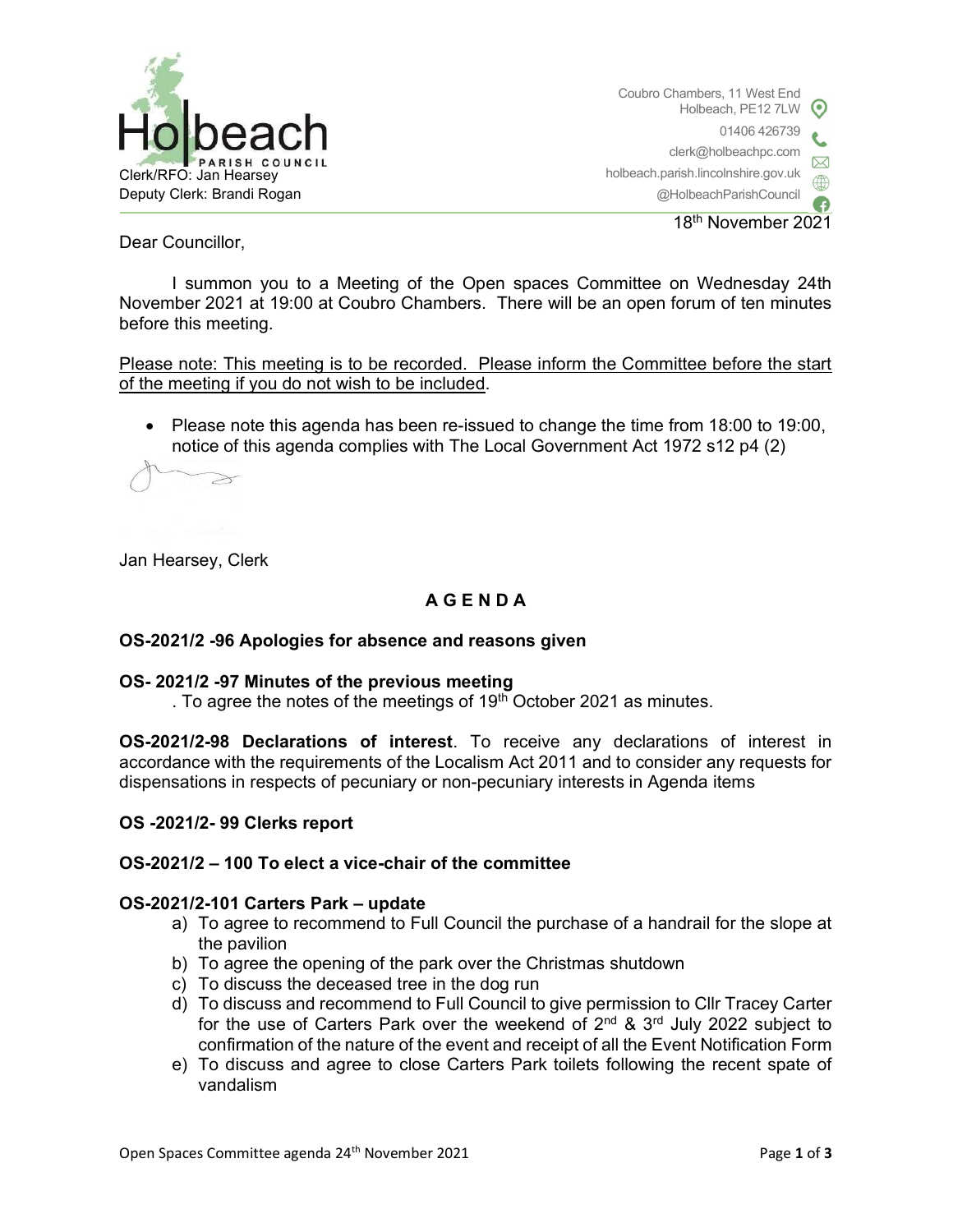

Coubro Chambers, 11 West End Holbeach, PE12 7LW 01406 426739 clerk@holbeachpc.com holbeach.parish.lincolnshire.gov.uk

@HolbeachParishCouncil

## OS-2021/2 -102 – Netherfield -update

- a) To agree to end grass cutting by the contractor at all sites as of the end November 2021
- b) To agree the position of Galahad

# OS-2021/2 -103 – Cemeteries – update

- a) To agree to leave a 60cm gap between the back-to-back of headstones at Hallgate cemetery
- b) To agree the process for the fallen cedar tree in Park Road Cemetery
- c) To agree to strim between the headstones in Park Road Cemetery
- d) To discuss and agree the way forward regarding memorial benches
- e) To discuss and agree the way forward regarding the overhanging trees from Park Road Cemetery
- f) To discuss and agree a Childrens' cemetery within Hallgate Cemetery
- g) To agree to reduce the size of the memorial garden at Hallgate cemetery

# OS-2021/2 -104 – Allotments – update

- a) To agree the format of the letter taking back allotments where the rent remains unpaid
- b) To agree to recommend to Full Council to accept the price for legal advice regarding Battlefields allotments - To resolve to exclude the press and public under the Public Bodies (Admission to Meeting) Act 1960 due to the confidential nature of the business to be transacted
- c) To discuss and agree to increase allotment rents
- d) To agree the format of the letter to send to allotment holders at Battlefields regarding the rubbish being tipped there

### OS-2021/2 -105 Nature Reserve – update

a) To agree to recommend to Full Council the purchase of a new duck food machine

### OS-2021/2 -106 To discuss and agree the reviewed budget for 2022/3

OS-2021/2 -107 To agree to adopt the Market Hill planters from the relevant authority

OS – 2021/2 -108 To agree who will attend the Finance Committee meetings should Cllr R Flood be unavailable

OS-2021/2-109 To agree to purchase moulds to make concrete picnic benches and tables

OS – 2021/2 -110 To agree to recommend to Full Council the new locking up tender

- OS 2021/2 -111 To agree the sale of the equipment
- OS 2021/2- 112 To agree the next months' work schedule